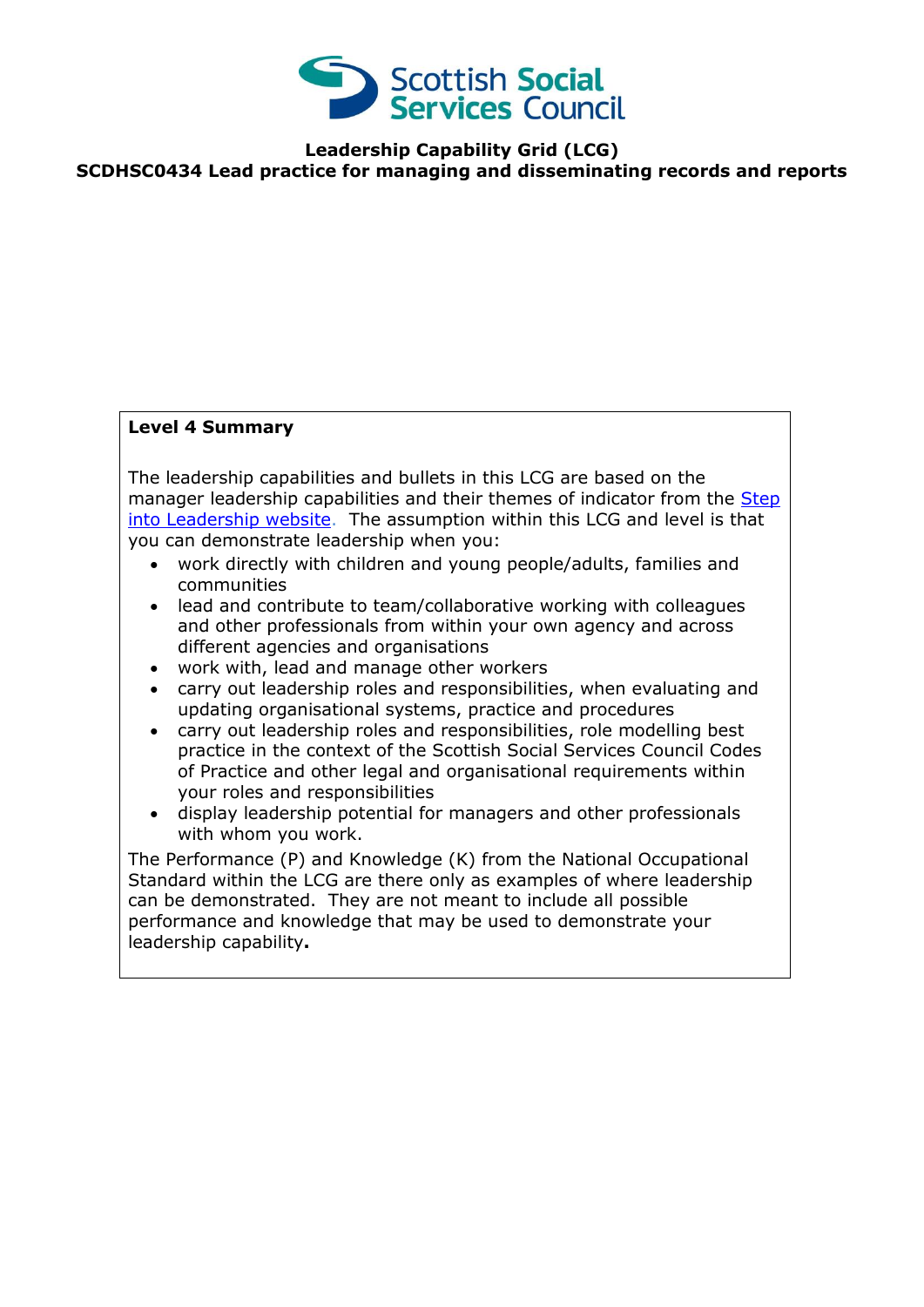

## **Leadership Capability Grid (LCG) SCDHSC0434 Lead practice for managing and disseminating records and reports**

| Leadership<br>capabilities         | When managing and disseminating records and reports you can<br>demonstrate leadership capabilities by:                                                                                                                                                                                                                                                                                                                                                                                                                                                                                                                                                                                                                                                                                                                                         |
|------------------------------------|------------------------------------------------------------------------------------------------------------------------------------------------------------------------------------------------------------------------------------------------------------------------------------------------------------------------------------------------------------------------------------------------------------------------------------------------------------------------------------------------------------------------------------------------------------------------------------------------------------------------------------------------------------------------------------------------------------------------------------------------------------------------------------------------------------------------------------------------|
| <b>Vision</b>                      | Providing a vision for those with whom you work and your organisation<br>when you:<br>• See how best to make a difference when identifying $(P1-3, 17-20, 25, 27)$ ;<br>$K1-5, 11, 16, 24-25, 35-39)$<br>Communicate and promote ownership of the vision when seeking extra<br>$\bullet$<br>support ( $P$ 4,6,28; K20), working with others ( $P$ 28) and recording and<br>reporting (P27-37,43,46; K43-46)<br>Promote public service ethos through active participation and<br>$\bullet$<br>personalisation (P1,2,7,8,11,13,14,15,20-26, K1-5,11,13-19,28,30),<br>when working others and when recoding and reporting ( $P27-37$ )<br>Thinking and planning strategically when demonstrating knowledge and<br>$\bullet$<br>practice of organisational, local and national policies and procedures<br>(P26, 27, 32, 37; K6, 8-9, 26-27, 32-34) |
| Self-<br>leadership                | Displaying self-leadership when you:<br>Demonstrate and adapt leadership in response to changing needs and<br>preferences ( $P5,16,20,35-36$ ; K23) and overcoming barriers ( $P20$ )<br>Improve own leadership by seeking advice $(P4,6,36; K20,23)$<br>$\bullet$<br>Enabling intelligent risk taking when communicating with difficult,<br>$\bullet$<br>complex and sensitive issues ( $P$ 21-26; K15,40-41) and protecting<br>yourself (K31)<br>Demonstrate and promote resilience when adapting practice and<br>overcoming barriers (P5,16,18,20,35-36; K3,4,19,30)<br>Challenge discrimination and oppression ( $P20$ ; $K1,4$ )                                                                                                                                                                                                          |
| <b>Motivating</b><br>and inspiring | Motivating and inspiring others when you:<br>• Inspire people by personal example (P10,28; K14-20)<br>• Recognise and value the contribution of others ( $P$ 4,6,36; K9-10,20)<br>• Support the creation of a learning and performance culture ( $P4, 6, 8, 18$ ,<br>20,23,25,27-28,31; K16-20,23,39)                                                                                                                                                                                                                                                                                                                                                                                                                                                                                                                                          |
| <b>Empowering</b>                  | Empowering people when you:<br>Enable leadership at all levels (P1,2,4,6-7,20,21,25,27,31; K8-9,16-20)<br>Driving the creation of a knowledge and management culture by<br>seeking and providing information to enable understanding<br>$(P4, 6, 8, 25, 31, 33 - 36; K16 - 20, 23, 39)$<br>Promote professional autonomy (P1-3,17-20,25,27; K16-20,23-25)<br>Involve people in development and improvement (P20; K16-20)                                                                                                                                                                                                                                                                                                                                                                                                                       |